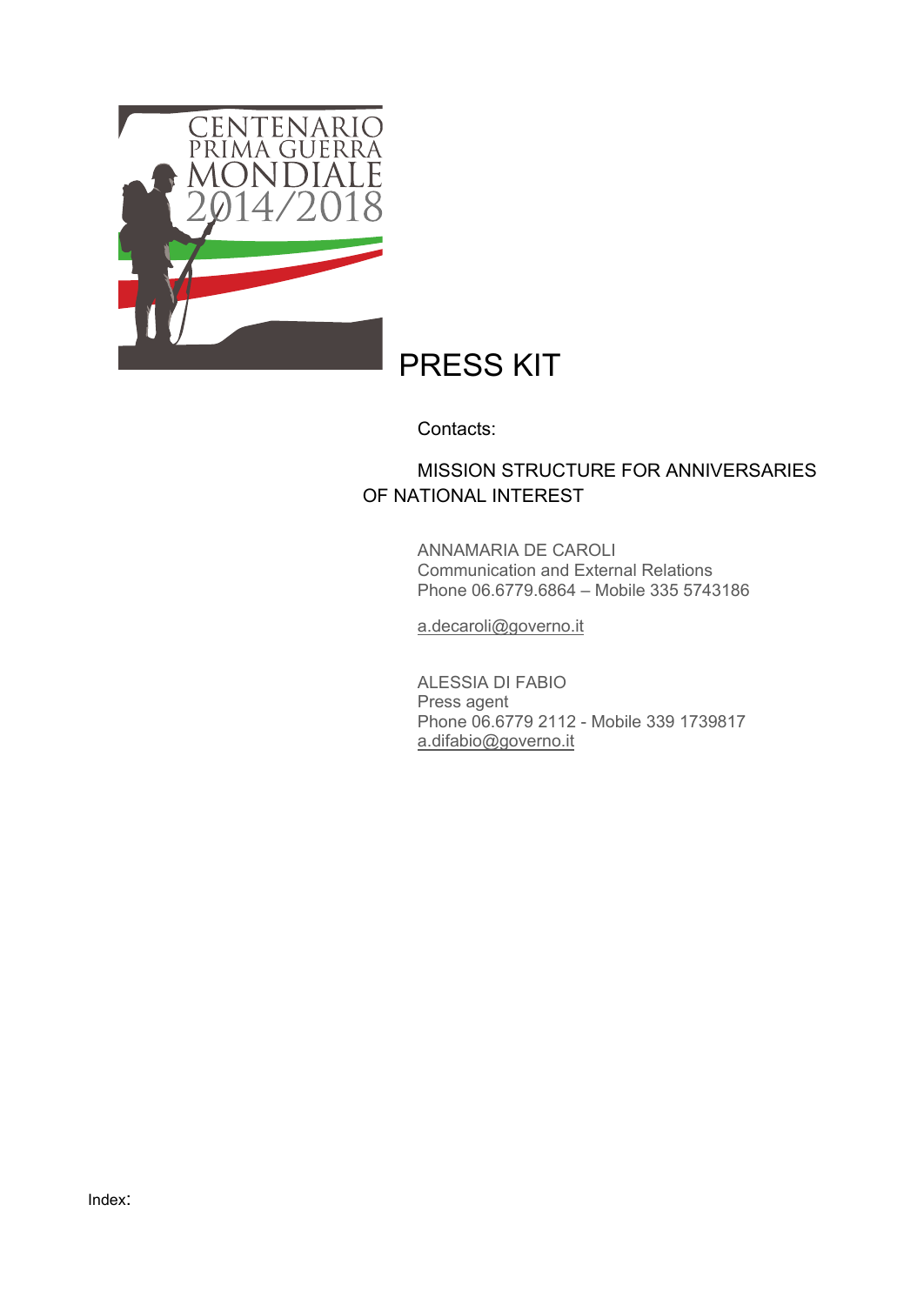THE ITALIAN GOVERNMENT FOR THE CENTENARY

THE ITALIAN PROJECT

THE CENTENARY IN THE WEB

THE MEMORIAL OF THE GREAT WAR

EDUCATIONAL PROGRAM

"THEATRES OF WAR. PICTURES BY LUCA CAMPIGOTTO"

"THE FIRST WORLD WAR, 1914-1918. MATERIALS AND SOURCES"

"SARAJEVO HEART OF EUROPE" Concert by the Orchestra of Piazza Vittorio

THE "REQUIEM OF G. VERDI". Concert directed by Riccardo Muti

"THE RINGING OF THE GREAT WAR. THE SILENCE" by Paolo Fresu,

with Paolo Rumiz

"TORNERANNO I PRATI". A movie by Ermanno Olmi

"PATH OF PEACE" Global reconnaissance of places of remembrance

THE ITALIAN GOVERNMENT FOR THE CENTENARY

*"I hope that, with the right efforts, the activities for the preservation of remembrance and for the analysis and historical reflection on the first great world conflict will continue, and that competent institutions will carefully follow the preparations for the anniversary"*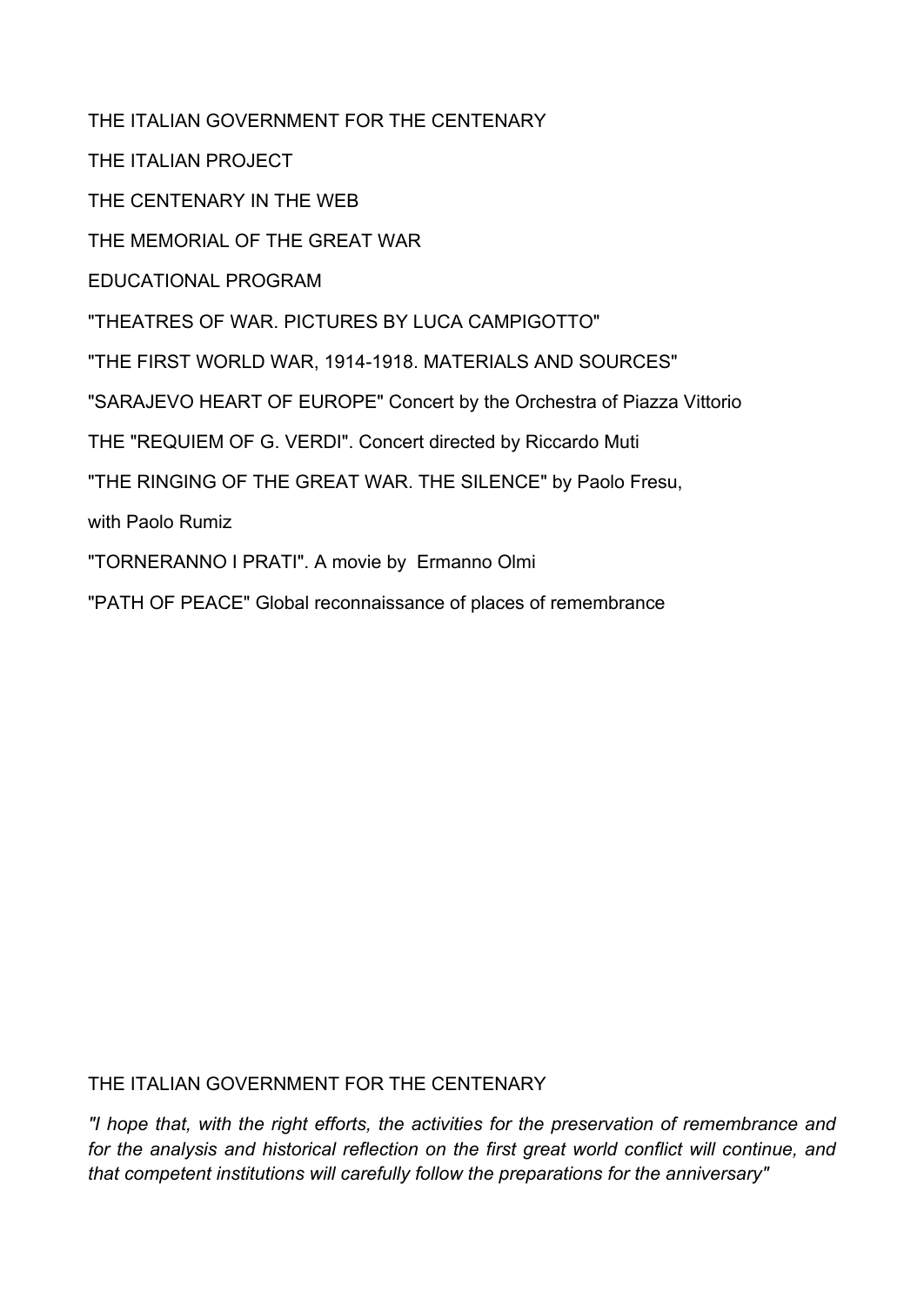As hoped by the President of the Italian Republic, Giorgio Napolitano, the Italian Government will take charge of joining the activities promoted by the different local bodies, by coordinating and launching initiatives with the same objectives:

- to remind the Great War, the heroism and sacrifice of soldiers and citizenship, every event - political, cultural, civil - related to it, considered as an episode of crucial importance for the constructing process of the European identity, of our national history, of cohesion among Italian people;
- to promote the recovery of stories, monuments and places of remembrance, often forgotten or ignored, through the valorisation of those already included in the museum or touristic tours and by strengthening their knowledge;
- to immediately make every initiative related to Commemorations recognisable for all citizens.

The Historical-Scientific Committee for the anniversaries of national interest, together with the Inter-ministerial Committee for the Centenary of the First World War, with the planning and operative support of the Mission Structure for anniversaries of national interest will take care of the definition of objectives, the recognition of initiatives, as well as their planning.

# INTER-MINISTERIAL COMMITTEE FOR THE CENTENARY OF THE FIRST WORLD WAR

The Inter-ministerial Committee for the Centenary of the First World War works within the Presidency of the Council of Ministers. It is presided over by the Undersecretary, Luca Lotti, and is composed of the Minister of Foreign Affairs, the Minister of Interior, the Minister of Defence, the Minister of Economy and Finances, the Minister for Infrastructure and Transport, the Minister of cultural Heritage and Activities and Tourism, the Minister of Education, Universities and Research, the Minister for Regional Affairs and the Undersecretary for European Affairs. The Committee, in order to coordinate and plan the activities related to the Memorial of the Centenary, intends to obtain the highest citizens' participation - by involving families and schools - and to gain an international perspective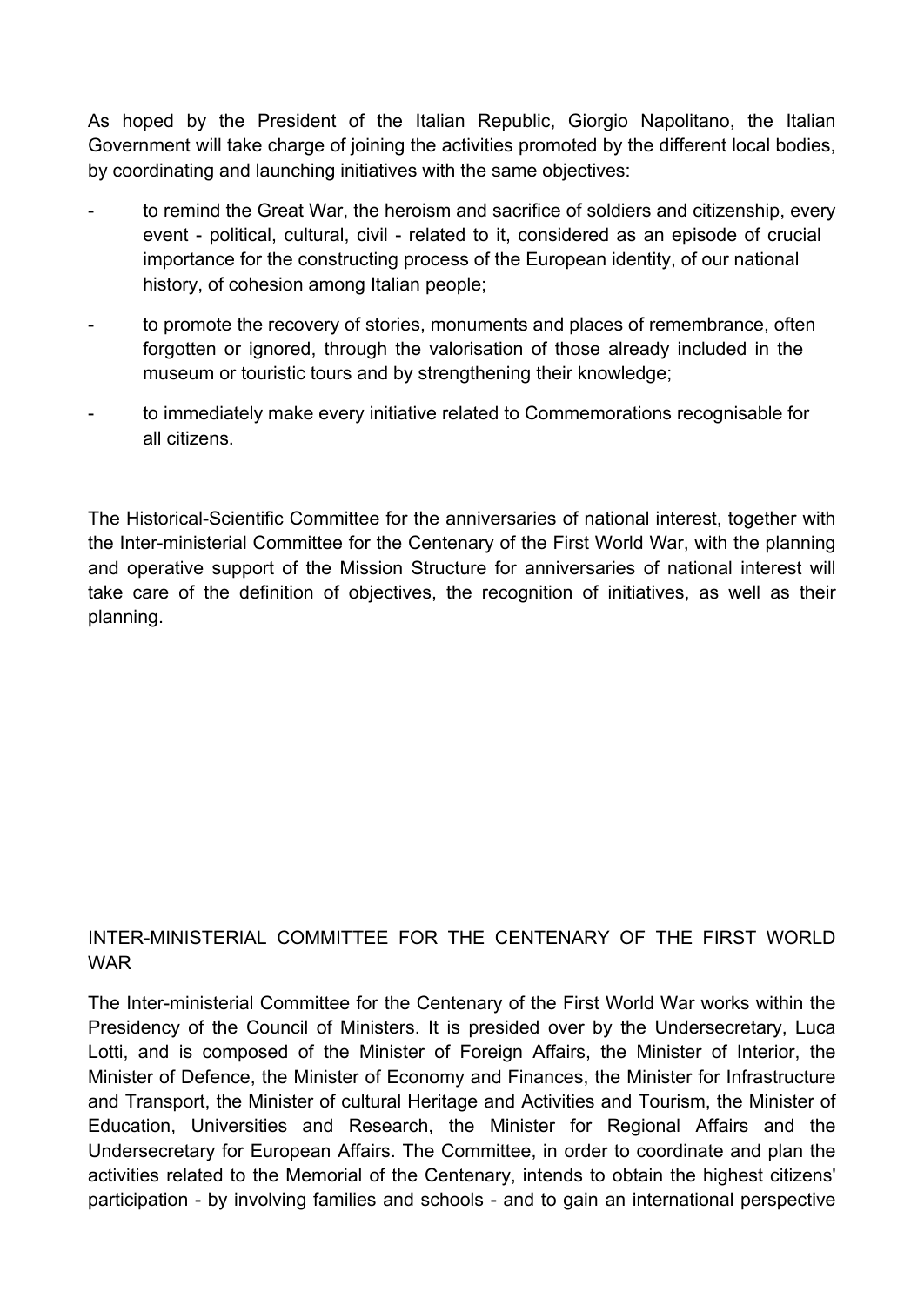for those initiatives that are promoted in belligerent Nations. Furthermore, it aims to value the places of remembrance, the historical, artistic and documentary heritage, as well as to implement and widen the museum network and the expositive system.

# THE HISTORICALSCIENTIFIC COMMITTEE FOR THE ANNIVERSARIES OF NATIONAL INTEREST

The Decree 6<sup>th</sup> June 2013 established, within the Presidency of the Council of Ministers, the Historical-Scientific Committee for the anniversaries of national interest, whose task is to arrange and plan the participation and the activities related to the celebration of the anniversaries of national interest.

This body has the following duties:

 to promote, through a constant coordinative action, the activities of other institution, by starting every useful relationship with several bodies and organization involved in the celebrations for anniversaries of national interest;

- to distribute and support, at a national and international level, the events related to celebrations through means of mass communication;
- to promote literary, artistic, cinematographic, audiovisual and photo works, which significantly represent the concept of citizenship, the values of national identity, of Italian history and memory.

The President of the Committee is Senator Franco Marini; the other members are:

Prof. Walter Barberis, Prof. Ernesto Galli della Loggia, Prof. Alberto Melloni, Prof. Giovanni Sabbatucci, Prof. Gianni Toniolo, Prof. Marcello Veneziani, Prof. Romano Ugolini, Prof. Lucio Villari, Prof. Andrea Giardina, Prof. Mario Isnenghi, Prof. Lamberto Maffei, Prof. Francesco Perfetti, Dr. Silvia Calandrelli, Dr. Marino Sinibaldi.

#### PRESIDENCY OF THE COUNCIL OF MINISTERS

# MISSION STRUCTURE FOR ANNIVERSARIES OF NATIONAL INTEREST

The Mission Structure for anniversaries of national interest acts within the Presidency of the Council of Ministers, which:

- takes care of the necessary fulfillments concerning the realization of plans and activities related to the memorial of the Centenary of the First World War, defined by the especially established Inter-ministerial Committee:
- ‐ takes care of fulfillments related to the communication and promotional activities related to Memorials;
- ‐ plays the role of commissioning body and helps as technical and operational support during the realization of the program, as well as the activities related to memorials and celebrations.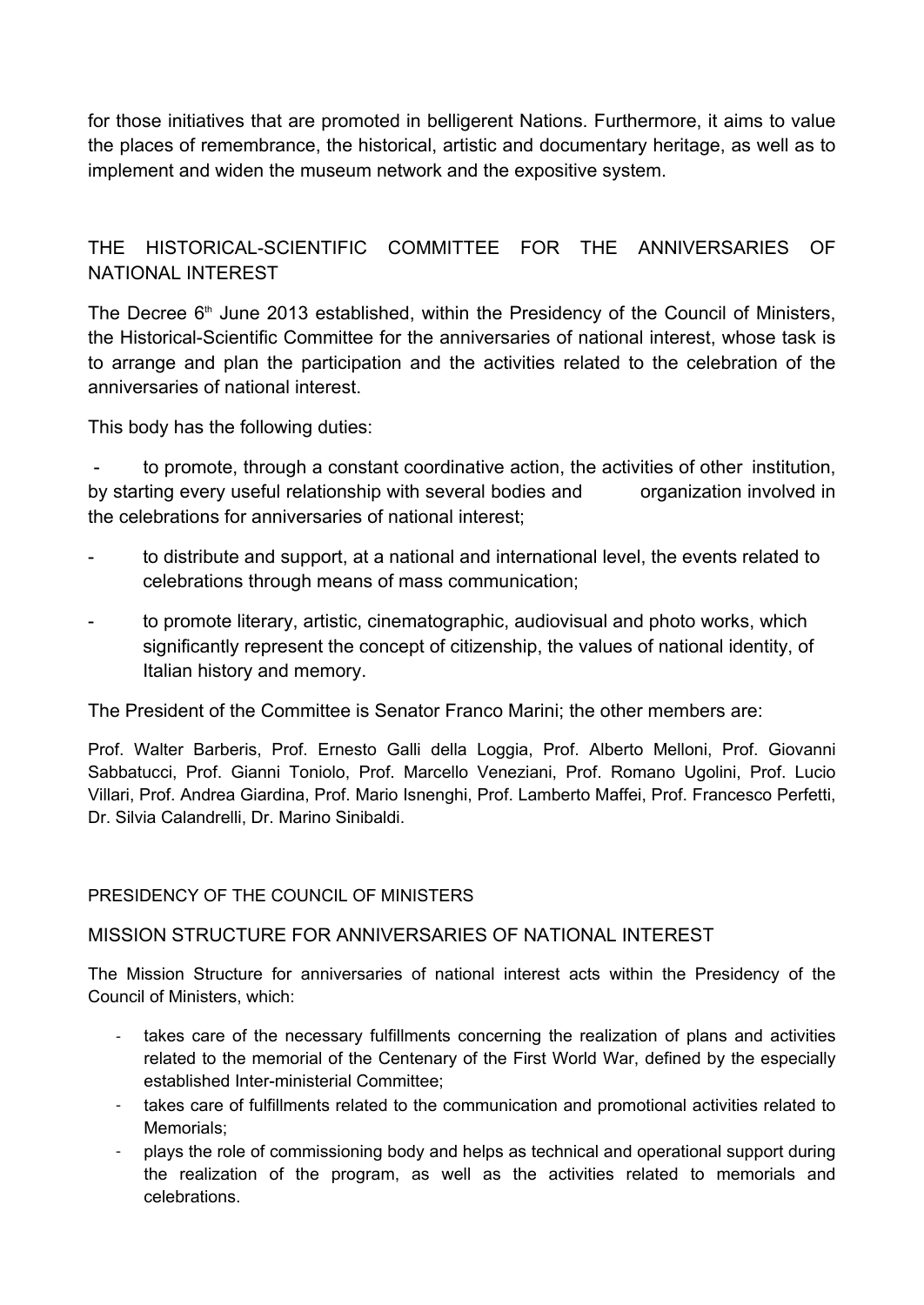#### THE ITALIAN PROJECT

The Italian project for the Centenary of the First World War forms part in a wider international program, which establishes in 2014 the beginning of commemorations, in line with the other Nations involved.

The official beginning of the activities related to this important anniversary will coincide with the Italian semester within the Presidency of the Council of European Union, starting from the next 1<sup>st</sup> July. A "Call to Memory", that pays tribute to all the victims and reminds, also, the crucial contribution of Italy behind the birth of the European Union.

The inspiring principle of this national project is to recover the historical memory, also through the rediscovery, restoration and value of monuments and places, that were theatre of military and civil events. The purpose is to give life to a wide historical, cultural and local itinerary, composed of both physical spaces restored and included again in an awareness process and results from surveys and efforts made on the existing and new documentary Archives. At the end of commemorations, in 2018, all those elements will merge into a unique "virtual Memorial of the Great War". It will not be a new physical place, but a sort of "portal of portals" that preserves memory to new generations of what we are going to remember.

The proposed activities are divided in different areas:

‐ restoration and recovery of places of remembrance, as well as creation and/or new outfitting of museums, realized with the most advanced multimedia technologies, within a 2014-2018 program. Nine conservation actions of restoration were planned in collaboration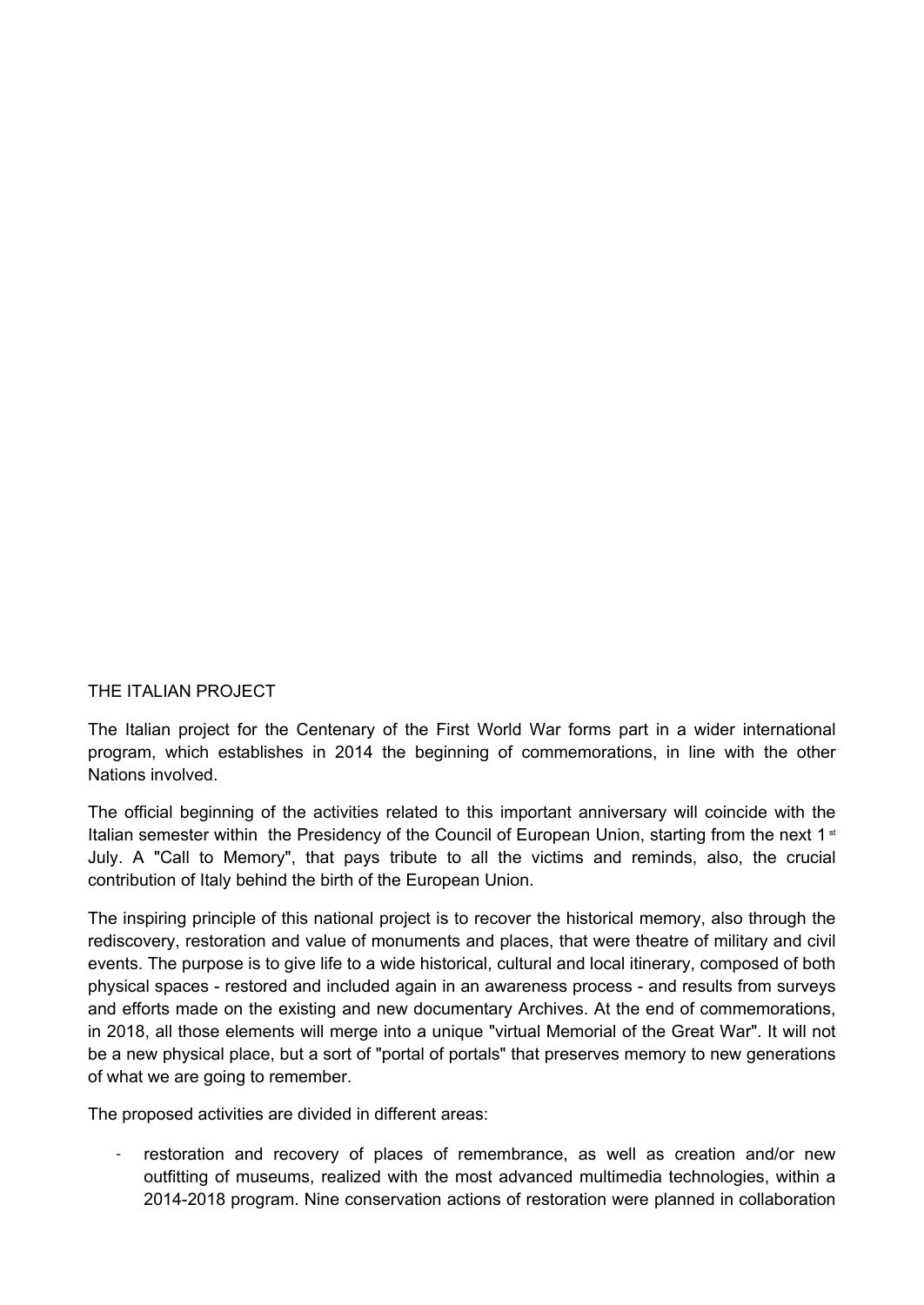with the Minister of Defence – six Shrines in Italy: Redipuglia, Cima Grappa, Asiago, Montello, Caduti d'Oltremare, Oslavia – three Italian military cemetery abroad: Bligny in France, Mauthausen in Austria, Caporetto in Slovenia – and the new outfitting of the Naval Museum in Venice.

- ‐ Cataloguing and valorization of War Memorials of the First World War in Italy (the Mission Structure of the Presidency of the Council and MIBACT have realized a project called "Cento Monumenti per il Centenario"<sup>1</sup> for the restoration of 100 monuments, chosen by the Historical-Scientific Committee for the anniversaries of national interest on the basis of their historical and artistic value, among those previously chosen by the local Superintendencies. Furthermore, in accordance with the Minister of Defence, the National Alpine Association and the CNR, the Mission Structure intends to realize an integrated system able to map, identify, archive, manage and spread all geographical information about those places that became theatres of the First World War;
- Participation of schools at every level through an educational program that explains to new generations the meaning of this military event, even in light of the determination of a renovated European identity. In order to promote initiatives for the Commemoration of the first World War, the Minister of Education, Universities and Research, together with the Presidency of the Council of Ministers arranged a well-structured activities plan to efficaciously develop in students a historical and incisive conscience towards the horrors of war, and, furthermore, to foster moments of communication and comment about the historical process that led to the definition of the sense and meaning of being an Italian citizen today;
- Valorization of national culture and folk memory, through the recovery of stories, documents and items related to citizen's and Nation's life, as well as exhibitions restoration of art objects and documentary goods, digitalization campaign, conventions and publications;
- ‐ Communication of the meaning of commemorations through mass media and activities with a significant emotional impact. It is recommended:
	- <sup>-</sup> 31<sup>st</sup> May "*The First world War 1914-1918*" Exhibition at the Vittoriano in Rome;
	- $31<sup>st</sup>$  May and  $27<sup>th</sup>$  June 2014 "Theatres of war. Pictures by Luca Campigotto" at the Vittoriano in Rome - at Doge's Palace in Venice;
	- 21st June 2014 International Festival "*Sarajevo Heart of Europe*", Concert of the Orchestra of Piazza Vittorio;
	- 6<sup>th</sup> July 2014. –"*Requiem*" by Giuseppe Verdi. Concert directed by Riccardo Muti, Redipuglia, Ravenna Festival;
	- 27<sup>th</sup> July 2014 "*Recalling the Great War. The Silence*", with Paolo Fresu, at the Folgaria Plateau (Trentino);
	- "*Torneranno i Prati" A* movie by Ermanno Olmi.

A program full of activities, organized thanks to the precious contribution of the most important Research Institutes and Italian Archives, that gives more impulse to common

<sup>1</sup> "Hundred Monuments for the Centenary. N.d.T.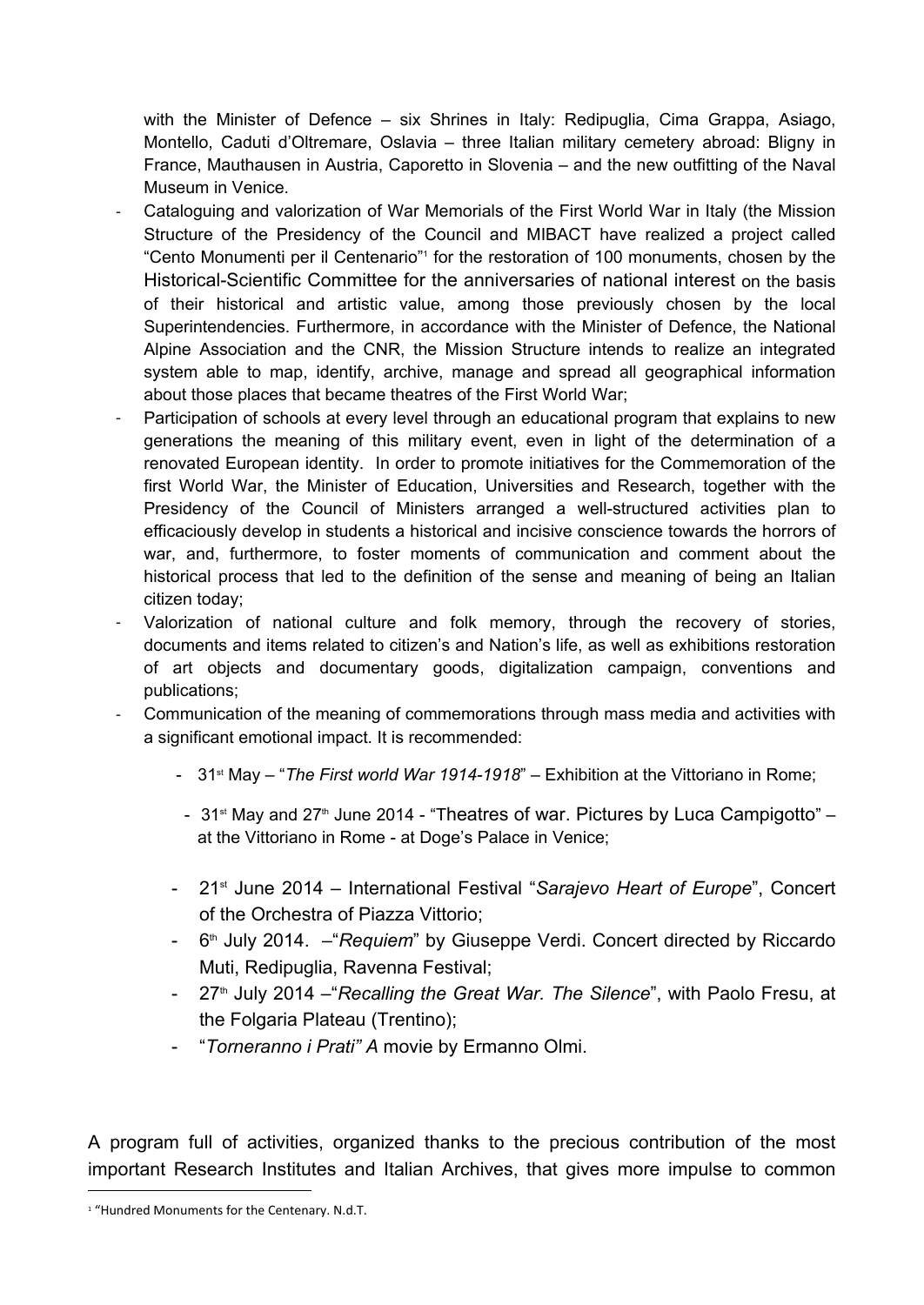purposes for the Commemoration of the Centenary of the Great War. To this day, several Memorandums of Understanding have been signed: with the MIBACT - the Central Institute for the Union Catalogue of Italian Libraries and Bibliographic Information and the Central Institute for Sound and Audiovisual Goods, the Ministry of Defence, the Italian Navy, Rai Storia, the Istituto Luce, the Institute for the History of Italian Risorgimento of Rome, the Archive of folk writing of the University of Genoa, the academic facility "Music and Great War" in Reggio Emilia, the History Institute Italo Germanico - FBK in Trento. There are other Memorandums of Understanding that are going to be signed: the Central Archive of the State of Italy, Padua University, the scientific and technological Archive of Turin University, the Interuniversity historical and military Center for Studies and Research (located at Siena University), the Foundation for the National Diaristic Archive in Pieve Santo Stefano, the National Academy of Sciences, also known as "the Forty".

It is important to notice the specific synergy with Rai, which is active since many years, through its thematic channels "Rai Educational" and "Rai Storia", for the realization of editorial products of an educational and cultural nature, and is working for this special event, together with the Mission Structure of the Presidency of Council, on several programming oriented towards young people, in order to captivate them with the knowledge and the historical analysis of thematic of that period.

It is also to underline the collaboration with the Istituto Luce, whose audiovisual archive includes nearly a century of common historical memory, through images in movement and fixed on celluloid, millions of meters long. A very wide film heritage, which includes newsreels and homemade documentary, that is available for the Structure during exhibitions or expositive tours related to the Great War, mostly as a support for school education and the preservation of historical memory.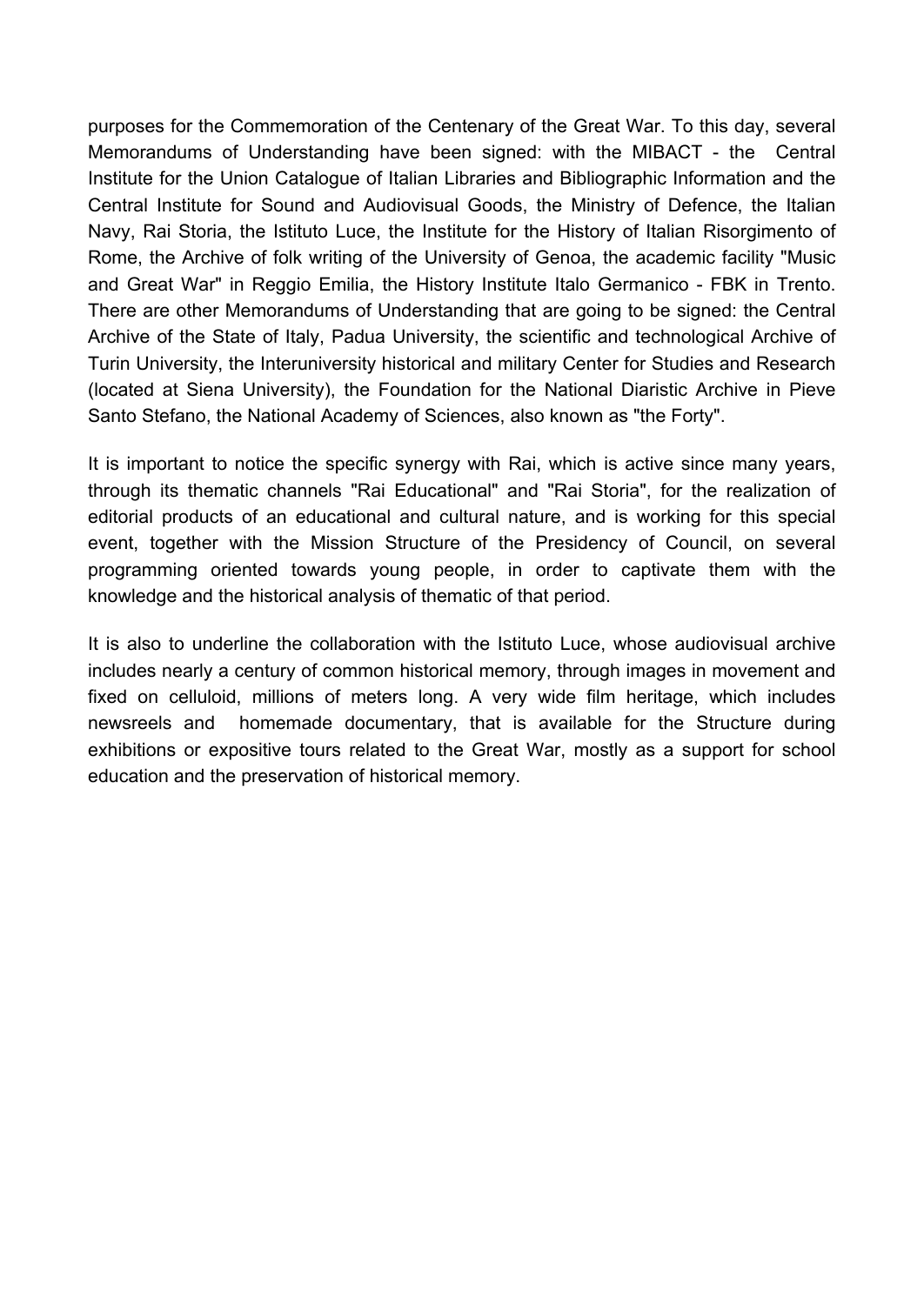#### THE CENTENARY IN THE WEB

As of today, the information portal is online at **http://www.centenario1914-1918.it/**: an important tool to know all national initiatives related to the Great War, both promoted by the Government, and organized by privates or by the public sector. The request procedure for the official logo, that will show adequate projects inserted in the official program of the Centenary, can be found in the institutional area. The acts for grant concession, the data and information about contract procedures and contracts related to purchases of goods and services will be published in the *Trasparenza Amministrativa* area.

Guidelines of this Government project and all directly promoted intervention, as well as agreements and Memorandums of Understanding, without any current economic duty, are illustrated in the 2014-2018 – Quattro anni per capire area. Their aim is to share purposes, objectives and projects with public Archives, Institutes, Foundations and prestigious partner.

The *Conoscere la guerra* area, will guide you through places of remembrance and theatres of war, thanks to a brief chronology of the most important historical events. It offers several analysis with always increasing videos, pictures and reading suggestions.

The *La scuola e i giovani* area involved a rich plan of activities and laboratories - in collaboration with the Ministry of Education, University and Research whose aim is to incentivize in students the development of a historical and incisive conscience towards the horrors of war, and, furthermore, to foster moments of communication and comments.

Since  $28<sup>th</sup>$  June 2014, the anniversary of the attack in Sarajevo, a daily column called "*Accadde oggi"* and a periodic newsletter have been planned, in order to recall the daily events through documents of that time (i. e. the first column of an Italian and foreign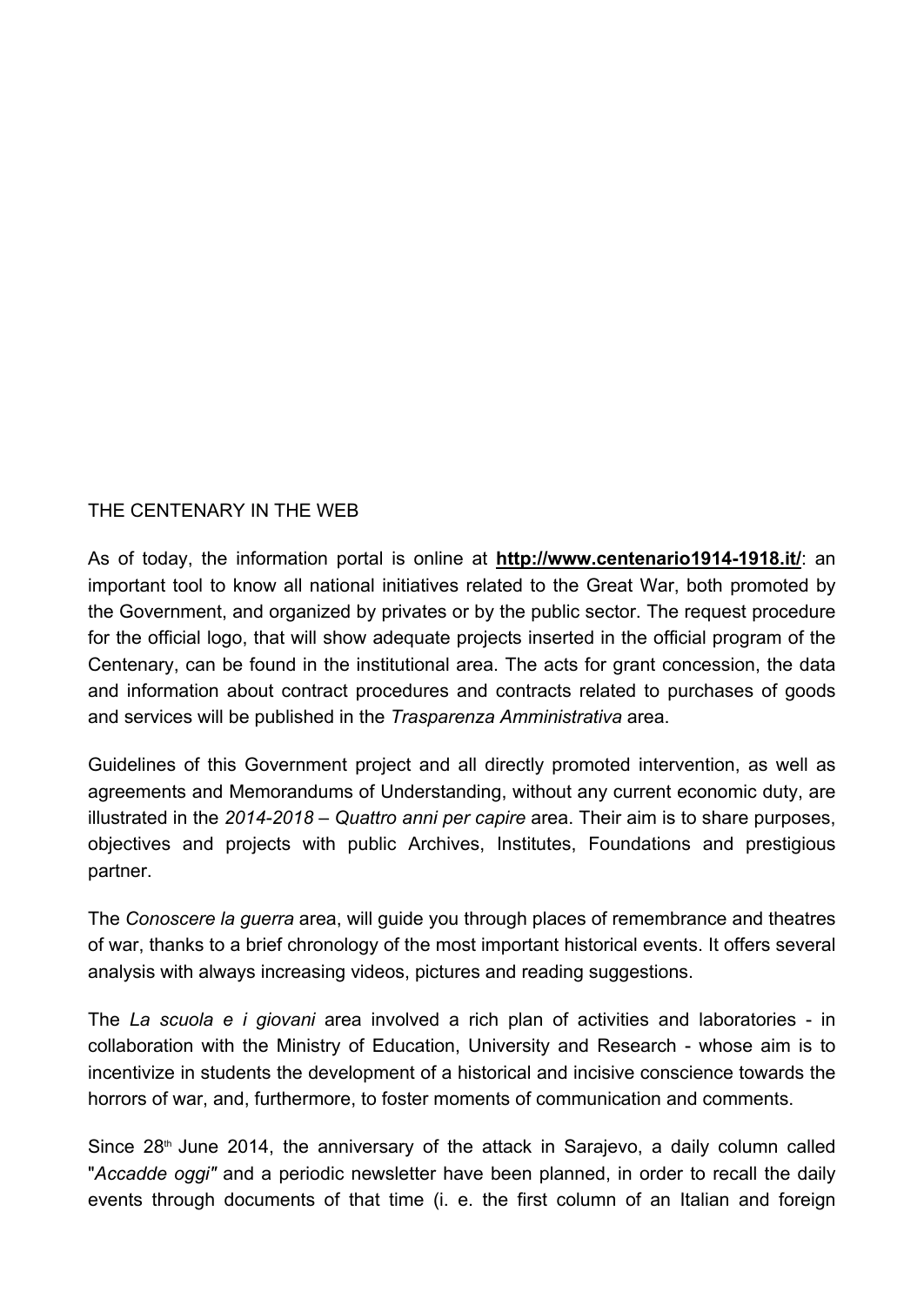newspaper, pictures, footage and articles related to the same day of a century ago).

It is already active on the most followed social networks an official profile of the Centenary:

#### **https://www.facebook.com/centenario1418 https://twitter.com/Centenario14\_18**

# THE MEMORIAL OF THE GREAT WAR

The activities plan related to the conservative restoration of the places of remembrance and to the outfitting of museums has been edited on the basis of an in-depth analysis of the initiatives planned by public and private bodies, both at local and national level. Firstly, an agreement has been signed with the **Minister of Defence**, in conjunction with the General Commissioner for the Honor of the Fallen, which has proposed a well-structured project of conservative restoration of military shrines and cemetery strictly connected with the First World War. This represents an ideal and physical thread for the recovery and valorization that goes through the theatres of this conflict in Italy, from Tretino to the Valli del Pasubio, the Asiago plateau, Monte Grappa, from Cadore al Piave to Montello, from the Isonzo to the Carso.

At first, nine interventions of conservative restoration have been identified, whereof six of them in Italy, Redipuglia, Cima Grappa, Asiago, Montello, Caduti d'Oltremare, **Oslavia**, **"Shrines"** and three abroad, **Bligny France, Mauthausen Austria, Caporetto Slovenia "Cemetery".** Furthermore, it is expected the realization of some museum outfitting, also with multimedia technologies, for buildings already restored and next to Italian shrines, or in other military museums, such as the Naval Museum in Venice.

The purpose is the distribution of the "remembrance infrastructure" throughout the national territory, in order to realize a "**common Museum**" of the entire Italian history and identity, that will become more complete thanks to the celebrations of realized and future national memorials.

Some Nations chose to build a museum or, in any case, a new building to represent the place of remembrance for the events of the First World War. Italy, with its enormous museum heritage, proposes to restore and value already existing places and, following the Memorials for 150 years from Italy's unification, intends to realize a "Network for the Great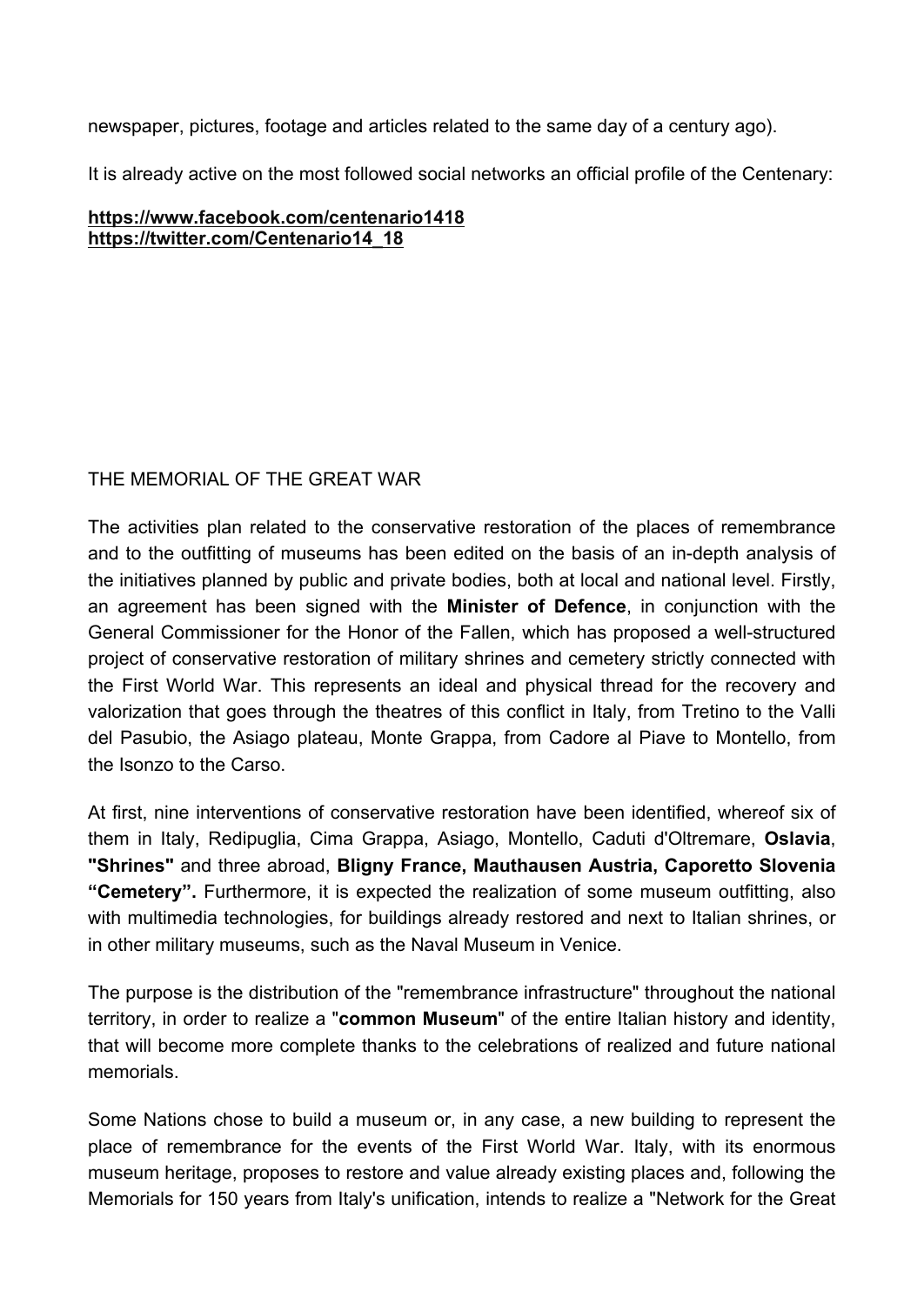War Remembrance" throughout the Italian territory. It includes sites, layouts, monuments to be studied, restored, preserved and valued, museums and exhibition places, that, through new narrative itineraries and new ways to present materials, are able to explain to new generations, mentally and chronologically far from those events, the most significant moments and stories of our national event and of the First World War.

Every element of the future Memorial will have the following characteristics:

- detailed stories on historical events, thanks to highly captivating educationalinformative tools of immediate reading;
- support of highly emotional multimedia tools, to report events and places by activating emotional involvement and participation to visitors;
- historical, artistic and documentary heritage, already included in museum collections, or acquired through a public request to the Italian population, offering heirlooms and documents.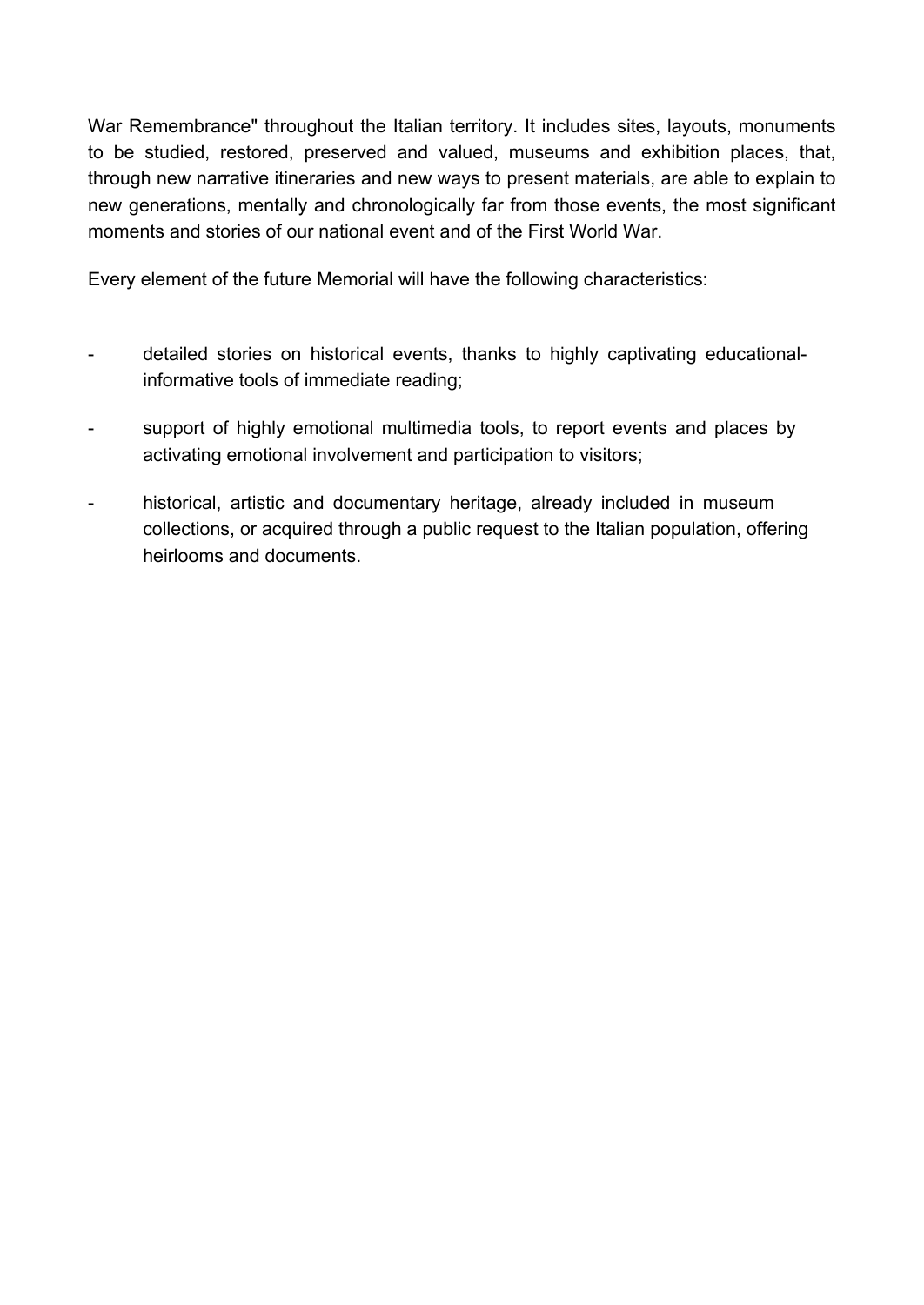# THE EDUCATIONAL PROGRAM

During the educational and development process for the National Unity, School represents the assigned place for the strengthening of common roots, for sharing a system of values, and represents the most important place for the intellectual growth of new generations.

The Minister of Education, Universities and Research, together with the Presidency of the council of Ministers, arranged a well-structured activities plan to efficaciously develop in students a historical and incisive conscience towards the horrors of war, and, furthermore, to foster moments of communication and comment about the historical process that led to the definition of the sense and meaning of being an Italian citizen today.

For this reason, six main objectives and a specific initiative for each one have been realized:

#### **Remembrance of Italy to build and support didactics** *objective: to build and support didactics*

It is a project that includes each year 8000 classrooms of Secondary Schools, 200000 students and 8000 teachers throughout the national territory. It aims to build and support didactics. Students will be main characters of a real journey, where it is possible to revalue our cultural heritage and the places of remembrance in the regional territory, even through stories and testimonies. These stories will be included in a web platform, which can be used as an educational tool during normal lessons, and will be judged for a national contest specifically organized by the newspaper "La Stampa" in Turin, Rai Storia and Rai Educational.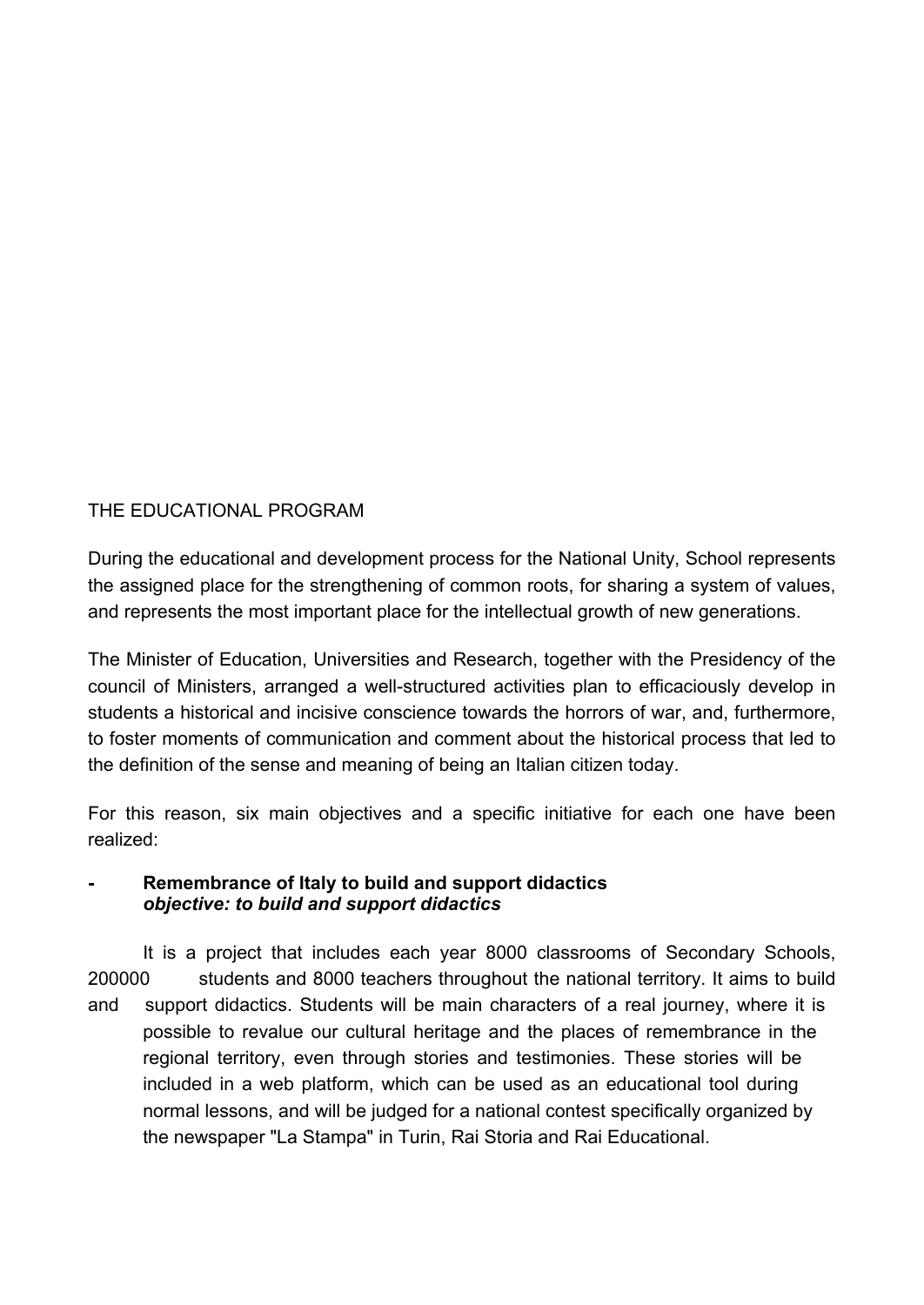# **Great War, 100 to remember** *objective: communicate*

It is an international educational initiative, that gives to every class a set of new interactive tools, in order to revalue and analyze themes of a fundamental period of contemporary history, and develop a cross communication on this thematic. The website www.centoannigrandeguerra.it is the key centre of the project, in which the past is revealed through videos, graphic information and interactive articles.

# **The point of view of heroes** *objective: deeply analyze*

The key point of this project is the audiovisual "reproduction" of the point of view of a monument dedicated to the Great War. Through a video with a drone, there will be a "subjective shot" of some of the most symbolic and important statues of the First World War. The final product will be an amateur documentary movie directly realized by students.

# **Soldier on Facebook** *objective: to build interaction and groups of interest*

For the Centenary, the social network Facebook will become the platform where it is possible to obtain and share information related to historical events of the Great War. Documents, letters and archive photos will be "posted" by students of the secondary school, with the support of a journalist expert in web communication.

# **The culture of peace** *objective: to experience*

A group of students will become customer of small monumental works dedicated to peace, to be performed by young artists. Every education agency will suggest the school and the class that will become costumer of the monument.

# **Commemorate war to celebrate peace** *objective: active processes*

Four yearly performances will occur as an exposition of the selected school projects included in this initiative. The exposition will be a moment to know and deeply analyze the project developed by MIUR in collaboration with schools at every level throughout the national territory. It deals with an important initiative, whose aim is to develop active processes among young people.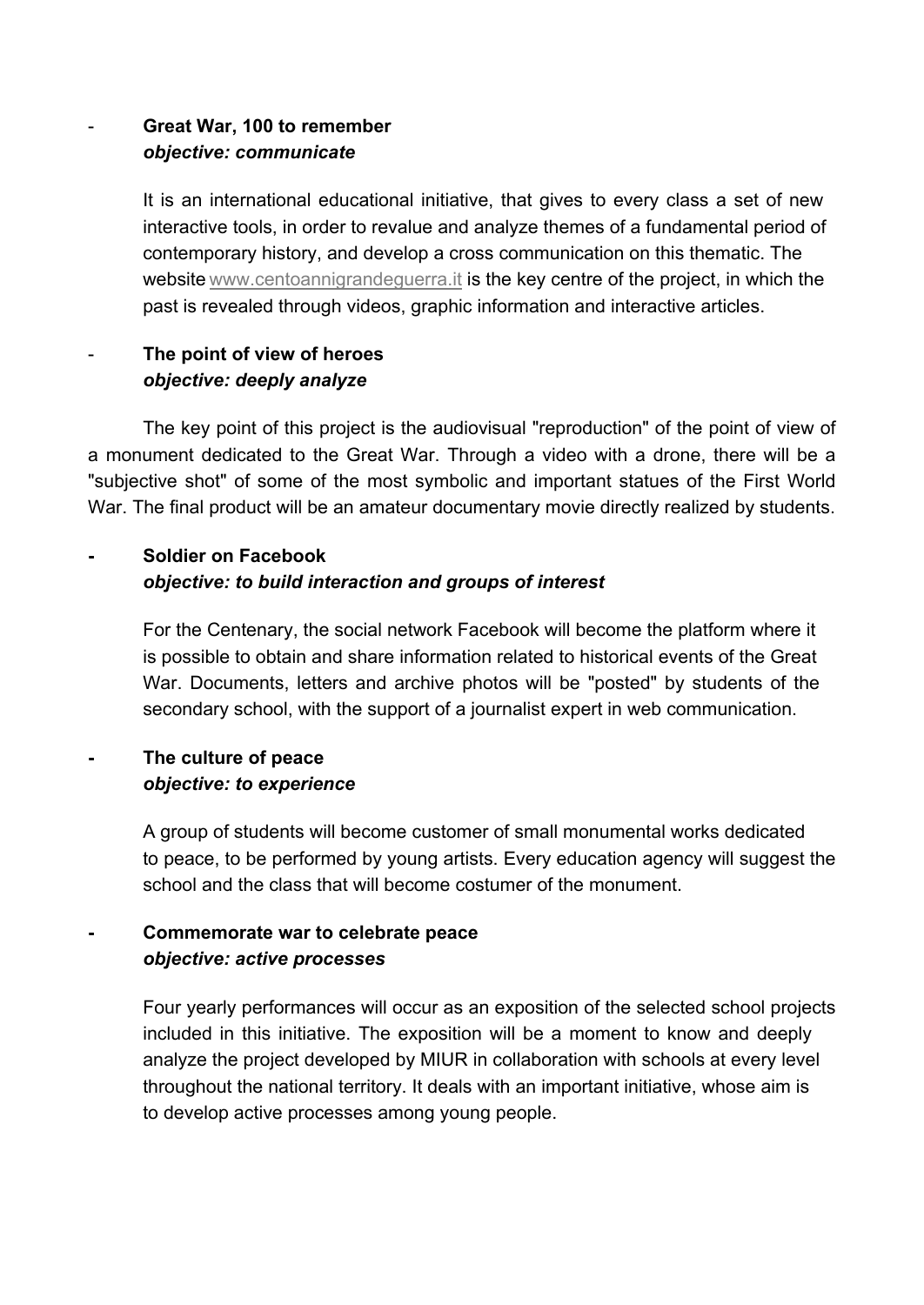#### "THEATRES OF WAR. PICTURES BY LUCA CAMPIGOTTO"

Rome, the Vittoriano *31st May 30th July* Venice, Doge's Palace *27th August 30th October*

Stone gorges, pinnacles, precipices and rock cliffs between the Alps, for years shelters and posts for our soldier during the First World War, are the main characters of the exhibition " Theatres of war. Pictures by Luca Campigotto".

From the Dolomites to the Carso, from the Adamello to the Pasubio, all those pictures recall the challenge made by Italian soldiers a century ago, when they protected and controlled, often in vain, clinging mountain posts and borders.

A journey backwards to old places, following paths, mule tracks and tunnels, going into bunkers and caverns, among impassable and almost inaccessible scenarios.

The barren landscape, though tragically majestic, represents an unforgettable symbol of those bloody years between 1915 and 1918, and still today, through its nudity, marked by sole remains of those battles and experiences - barbed wire, crosses, fragments of trenches and shacks it gives back the discomfort, the suffering and tragedies experienced at the frontline.

These pictures are spare, intense, almost cinematographic, showing the silent majesty of a scenario, its desolation, its sudden and recent abandon, its physical evidences that hurt like scars.

The meaning is that the Great War is not forgotten, is not to forget, but can and must still be a part of our history, of our identity. The duty of a conscious Nation is to find the traces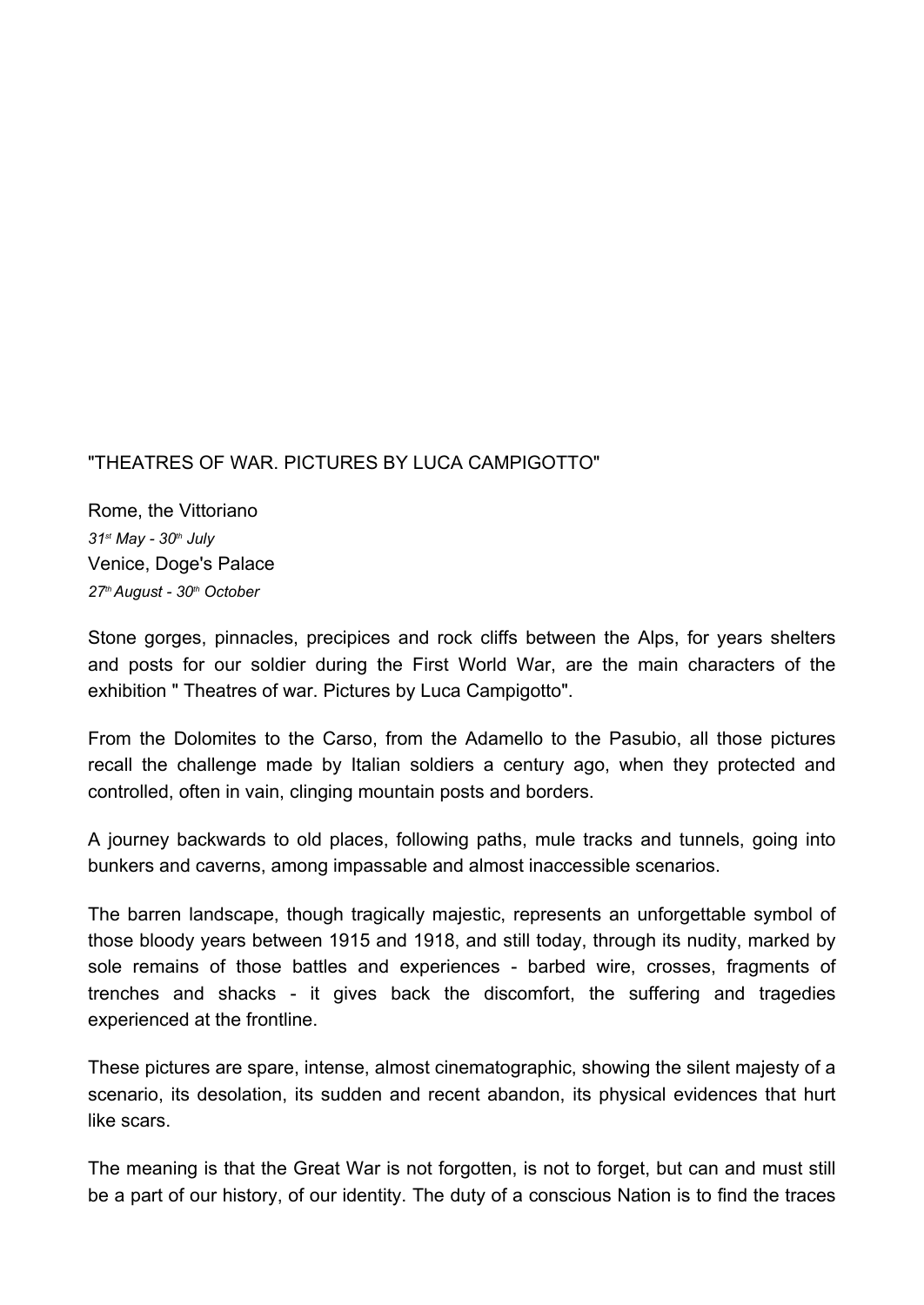and memories, to take care of them, to study them and to let them be known.

A multimedia App has been also realized to complete this photographic exhibition: it recognizes automatically the chosen pictures, and it will offer content integrations on personal devices (smartphone and ipad).

#### "THE FIRST WORLD WAR, 1914-1918. MATERIALS AND SOURCES"

Rome, the Vittoriano *31st May 30th July*

The exhibition was realized under the High Patronage of the President of the Italian Republic, within the initiatives carried out by The Historical-Scientific Committee for the anniversaries of national interest, with the collaboration of the Minister of Foreign Affairs. It is realized by the Institute for the history of the Italian Risorgimento Central Museum of the Risorgimento, the ICCU - Central Institute for the Unique Catalogue, the Library of Modern and Contemporary History, Central National Library in Florence, Central Institute of Sounds and audiovisual goods and Cinecittà Luce.

The exhibition offers a cultural and historical tour inside the Great War, through unknown and unpublished original documents. It started in a web site (www.14-18.it) and then became a "real" exhibition, The First World War 1914-1918. Materials and Sources is an interactive exhibition that offers collections on the Great War taken from the most important institutions, so that it gives importance both to official sources and of folk stories.

The exposition tour includes several areas according to the content: from writings and letters of war (both eminent sources and letters of soldiers on the frontline), which tell us how war was and how it is being lived, to official documents taken from the Archive of the Minister of Foreign Affairs, which traces the historical diplomatic stages of the Great War (from the Treaty of the Triple Alliance to the Treaties of Peace in 1919). A sound tour goes along the images, correlating the First World War and the contemporaneous music context, with the voices of the protagonists, popular songs and speeches of the protagonists of the war from Cadorna to Diaz, from Marinetti to Ungaretti.

The contemporaneous art is illustrated through futurist works (such as Balla and Marinetti), but also through rare volumes of the Central National Library in Florence, decorated by eminent artists (Leger, Goncharova, Malevič) and never exposed before. In the area "The war told by", visitors will find a selection of original photos and films that show the frontline through three eminent examples: the first documentary of the history of Italian cinema "*Eroi del mare nostro*" (including the scenery of the Austrian battleship "Santo Stefano" sinking by the Mas commanded by Luigi Rizzo, out of the coasts near Premuda,  $10<sup>th</sup>$  June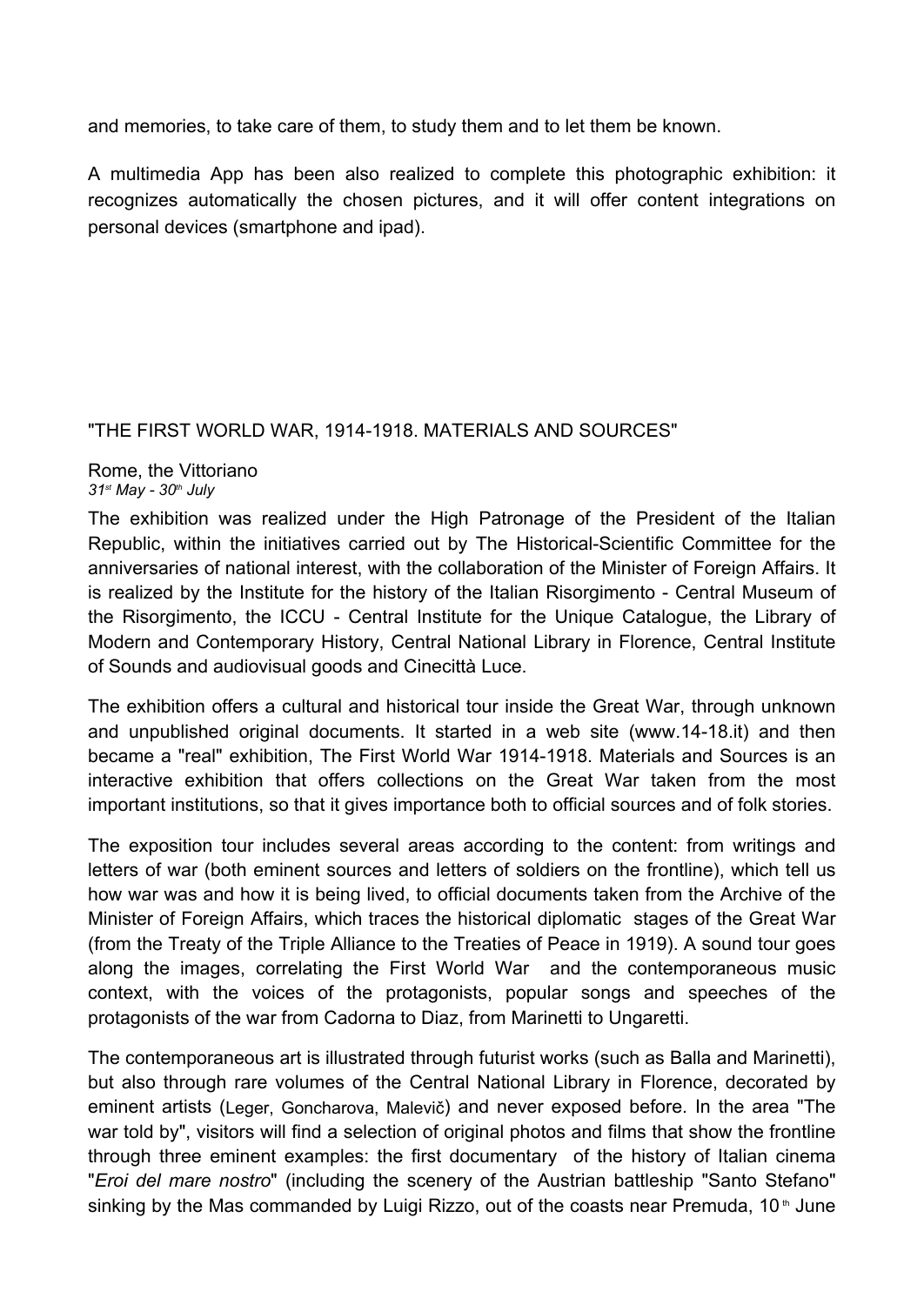1918), a footage of the '20s "*Dal Grappa al mare*", with original documentary fragments of 1915 and 1916, and the film "*Terramatta*" (Italy 2012, directed by Costanza Quatriglio), realized starting from the war diaries of Vincenzo Rabito, born in 1899, who started during the '60s to type a diary of 1027 pages, telling the story of a semiliterate Sicilian sent into the Great War.

A special area of the exhibition will be dedicated to military courts; this area offers a comparison between sentences issued against deserters and sentences of special military courts, by showing a selection of unpublished documents related to censorship.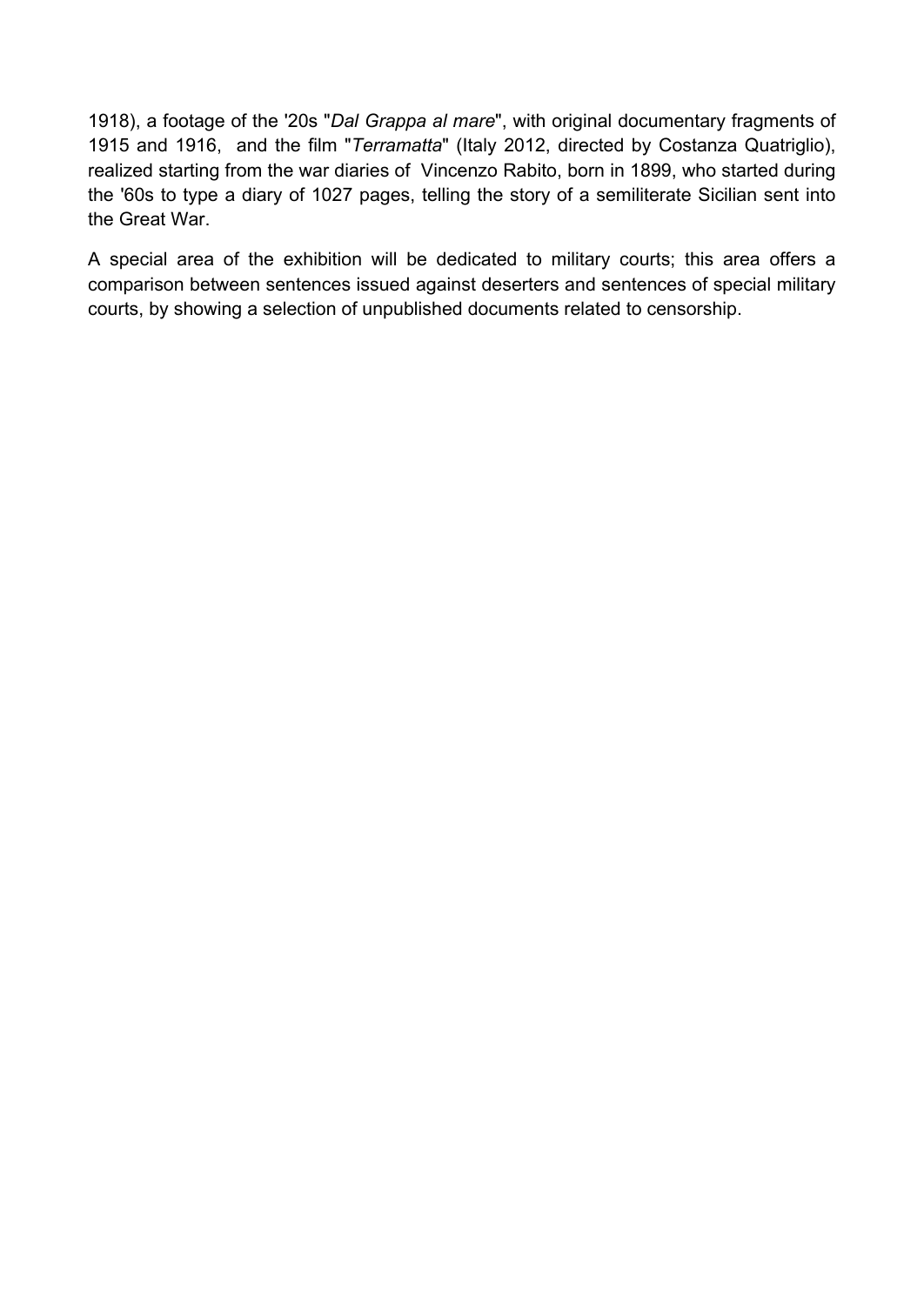#### "SARAJEVO HEART OF EUROPE" Concert by the Orchestra of Piazza Vittorio

Sarajevo, National Theater

*21st June 2014*

This is a universal project launched by the homonymous Foundation "Sarajevo Heart of Europe", established by the French Government, through its Embassy, and the Municipality of Sarajevo, with the objective to realize in the Bosnian capital city a series of commemorative events of cultural, political and sporting nature  $(21<sup>st</sup>$  to 28  $<sup>th</sup>$  June 2014).</sup> Member States of the European Union were invited to join the Foundation.

Italy will take part with a concert by the Orchestra of Piazza Vittorio, well-known for its multiethnic structure, both in the musician's origin and in the musical repertoire.

The concert will take place on  $21<sup>st</sup>$  June, opening day of the commemorative event, at the National Theatre in Sarajevo, with a repertoire of some traditional songs from different countries and a special tribute to songs of the Great War.

The Orchestra of Piazza Vittorio is composed of 18 musicians, coming from ten different countries and speaking nine different languages. It is considered a unique reality, for it contains different cultures in only one involving musical mix. Its performances are a continuous melting of different languages with common sensations, giving birth to a sole language, a brand new dialect of that strange "*Malarazza*" (as a tribute to a song of Modugno, in the repertoire too) that will be presented on the stage.

It was amazing to notice that, thanks to music, repertoires so geographically and culturally distant one each other are actually very close in sensations and musical composition.

The accompanying soloist of this performance is Ginevra Di Marco, who recovers, since several years, Italian and regional traditional repertoires back in the early 1900s to these days, from popular songs, to political and immigration songs.

THE "REQUIEM OF G. VERDI". Concert directed by Riccardo Muti

Redipuglia, military shrine

*6 th July 2014*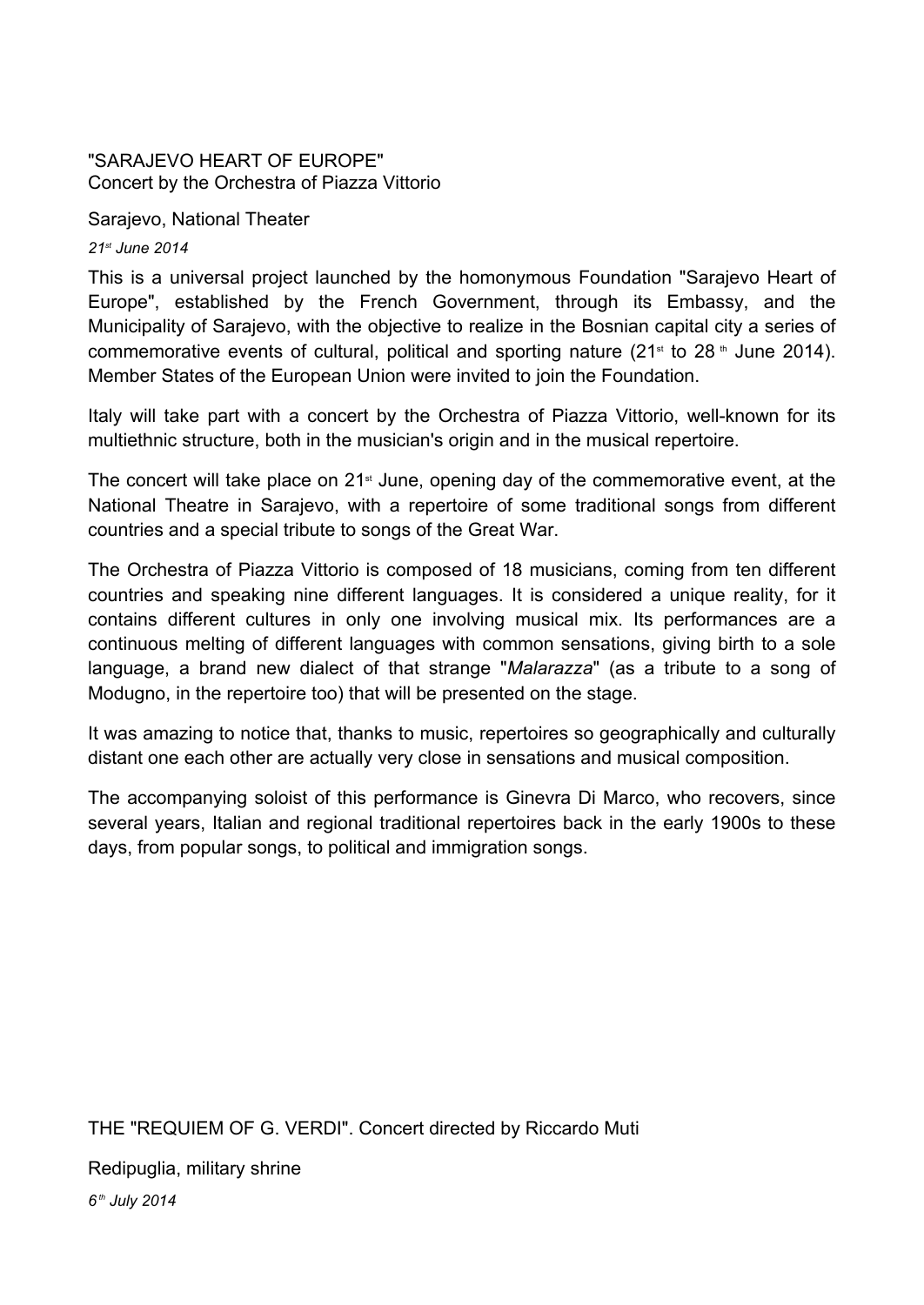The concert was proposed by the Ravenna Festival, in collaboration with the Mittelfest, during the festival "Le vie dell'amicizia", which celebrates every year peace and dialogue among population with a musical program in highly meaningful locations such as Sarajevo in 2009 and Nairobi in 2011. Very important for its realization is the collaboration between the Mission Structure for anniversaries of national interest, within the Presidency of the Council of Ministers, the Minister of Defence Commissioner for the Honor of the Fallen, Friuli Venezia Giulia Region.

The director Riccardo Muti will conduct the Requiem of G. Verdi from the most important Italian military shrine, where more than 100.000 soldiers rest in peace, to remember the victims of all wars.

It is the first international event, which is able to focus global attention on the recovery of memory Italy is going to face.

There will be the Italian President, Giorgio Napolitano, as well as Heads of State of other Nations involved in this project, for an international event that will be transmitted live on Rai Uno in Italy and together with other broadcasters in Europe.

Riccardo Muti will conduct the Youth Orchestra Luigi Cherubini, the European Youth Orchestra, the Friuli Venezia Giulia Chorus with some artists from the Chorus of Teatro Verdi in Trieste and from Music Academies in Zagreb, Ljubljana and Budapest. Artists from seven prestigious Orchestras from the same number of Nations involved in the First World War (Wiener Philharmoniker, Berliner Philharmoniker, Orchestre National de France, Philharmonia Orchestra of London, Orchestra of Marijnski Theatre in S. Petersburg, Orchestre Symphonique du Théâtre Royal de la Monnaie, Chicago Shymphony Orchestra) will also take part at this event.

As soloist, some of the most famous international performers will sing at this concert: the soprano Tatiana Serjan, the mezzo soprano Daniela Barcellona, the tenor Francesco Meli, the bass Ildar Abdrazakov.

"THE RINGING OF THE GREAT WAR. THE SILENCE" by Paolo Fresu,with Paolo Rumiz

Folgaria Plateau, Forte Dosso delle Somme

*27th July 2014*

The Presidency of the Council of Ministers would like to invite in 2014, year of the beginning all over the world of the commemorations of the First World War, all the nations involved in that conflict, in order to share a commemorative project of homage to the fallen of that war.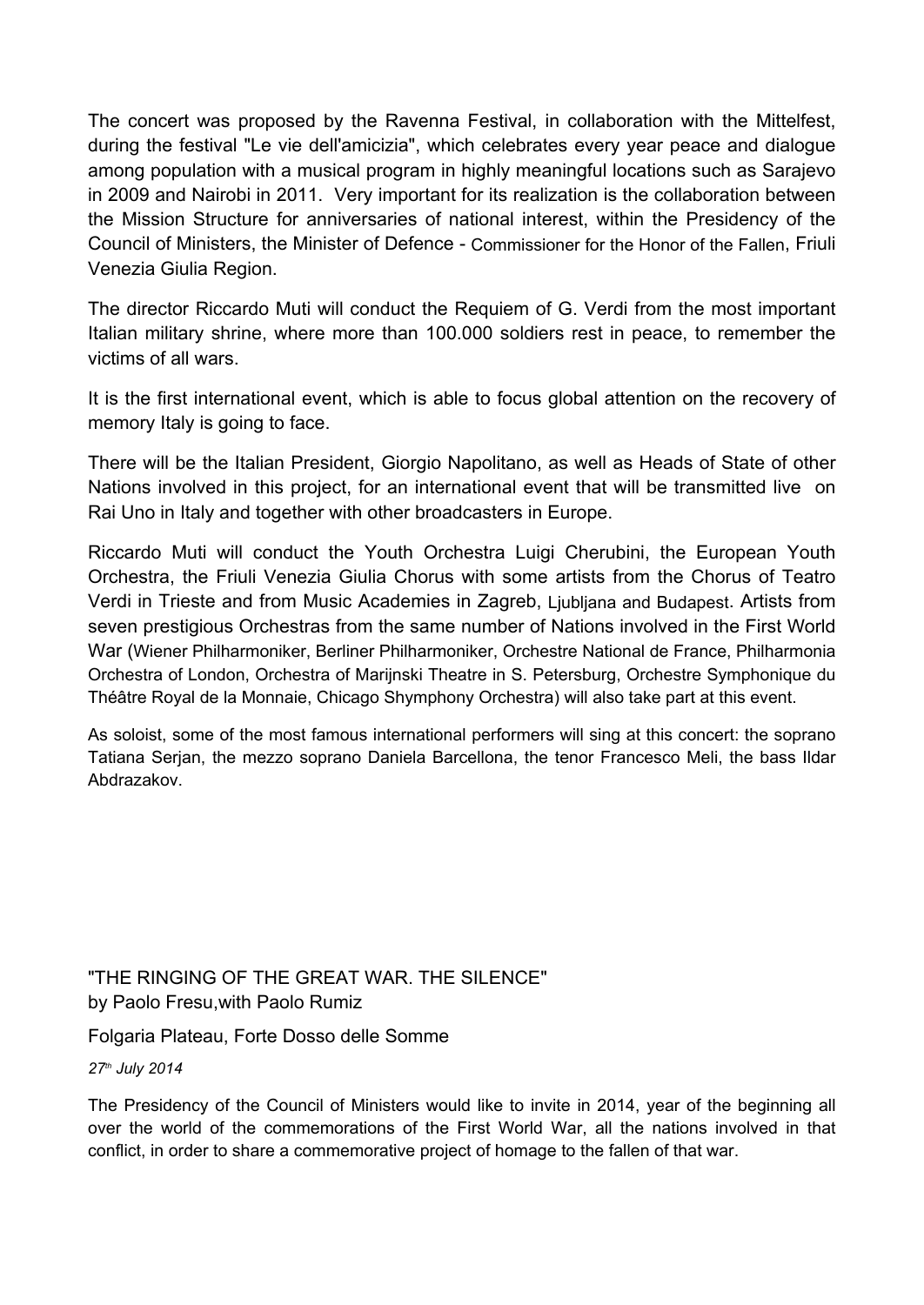There is a music in the barracks that sounds the end of the day, the moment of rest. In Italy this music is entitled "Il Silenzio" - which is the same in many other Nations - and during the war is the trumpet that honours the fallen, like a lament, for homage, for the last farewell that alive soldiers tribute to their dead companions.

Playing it on  $27<sup>th</sup>$  July 2014, a day before the centenary from the beginning of the event that is considered the worst tragedy of the 1900s, means on one side a warning, on the other side our homage, our farewell, giving voice to remembrance, to reflection. A given act of respect, of remembrance, of love, with the sole language that we all know and share, in the sole shared universal language.

For those who will miss this event, often in impracticable or inaccessible places, and to captivate the greatest number possible of people into this common activity, radio and TV networks have to broadcast this real trumpet "chorus", one after the other, like a common whispered handover.

The project provides for the performance of great trumpeters from every warring Nation, who, in the same day, and, if possible, at the same time, are going to play this music in significant places related to the historical and wartime events of these Nations.

At the end of the single performances, they will play a common final song in connection viasatellite. For Italy, the concert will be broadcasted on the frequencies of Radio RAI.

This performance is included in the Festival called "I suoni delle Dolomiti"<sup>2</sup> and will be preceded by a concert of a small group for those who participate to the solo. The material will be entirely or only in part taken by the original repertoire of the archives of the First World War.

This is already an operative project, in the care of one of the greatest Italian trumpeter, Paolo Fresu, under the direction of the Presidency of the Council of Minister and the participation of public broadcasters, and with the contribute of an international well-known journalist, Paolo Rumiz, particularly active on the theme of the Great War.

The same Paolo Fresu will play, on the Folgaria plateau in Trentino, the Silence and other repertoires of that period, and suggested the name of musicians for other Nations, that could be deserving interpreters of this initiative.

We hope that the Authorities designated for the Commemorations will favourably adopt the Italian proposal, in order to celebrate  $27<sup>th</sup>$  July 2014 as a day of peace, of remembrance and of shared emotion.

<sup>2</sup> "Sounds of the Dolomites": N.d.T.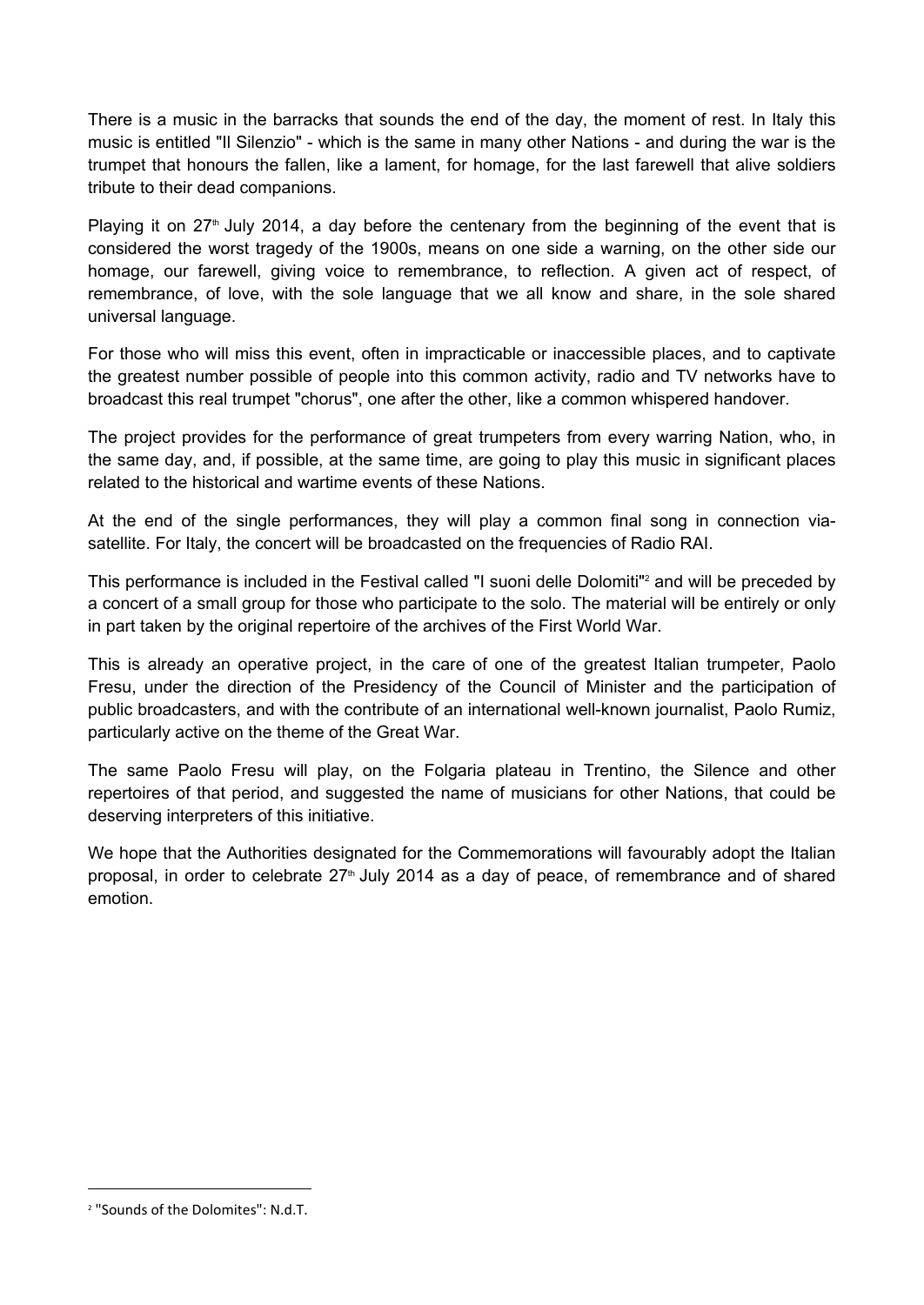#### "TORNERANNO I PRATI". A movie by Ermanno Olmi A production of CINEMA UNDICI and IPOTESI CINEMA with RAI CINEMA

*We are at the North-East frontline, after the last bloody battles of 1917 on the Plateau.* 

*Events happens always in an unpredictable succession: sometimes there are long waits, where fear makes you count each moment, until it's your time. So that the peace of the mountain becomes the place where you find death.*

*Everything in this film is really happened.*

*And for the past belongs to memory, everyone can recall it according to their sensations.*

Eight weeks of shots that show the atmosphere of the First World War, exactly on the Asiago Plateau, among those mountains that were witnesses of the efforts, the tragedies and suffering of soldiers of the Great War.

There, the trench, the main set of the film, has been reproduced: inside, communication trenches, dormitory and the Captain's bunker at Val Giardini, 1100 meters above sea level; outside, the environment at Val Formica, 1800 meters above sea level.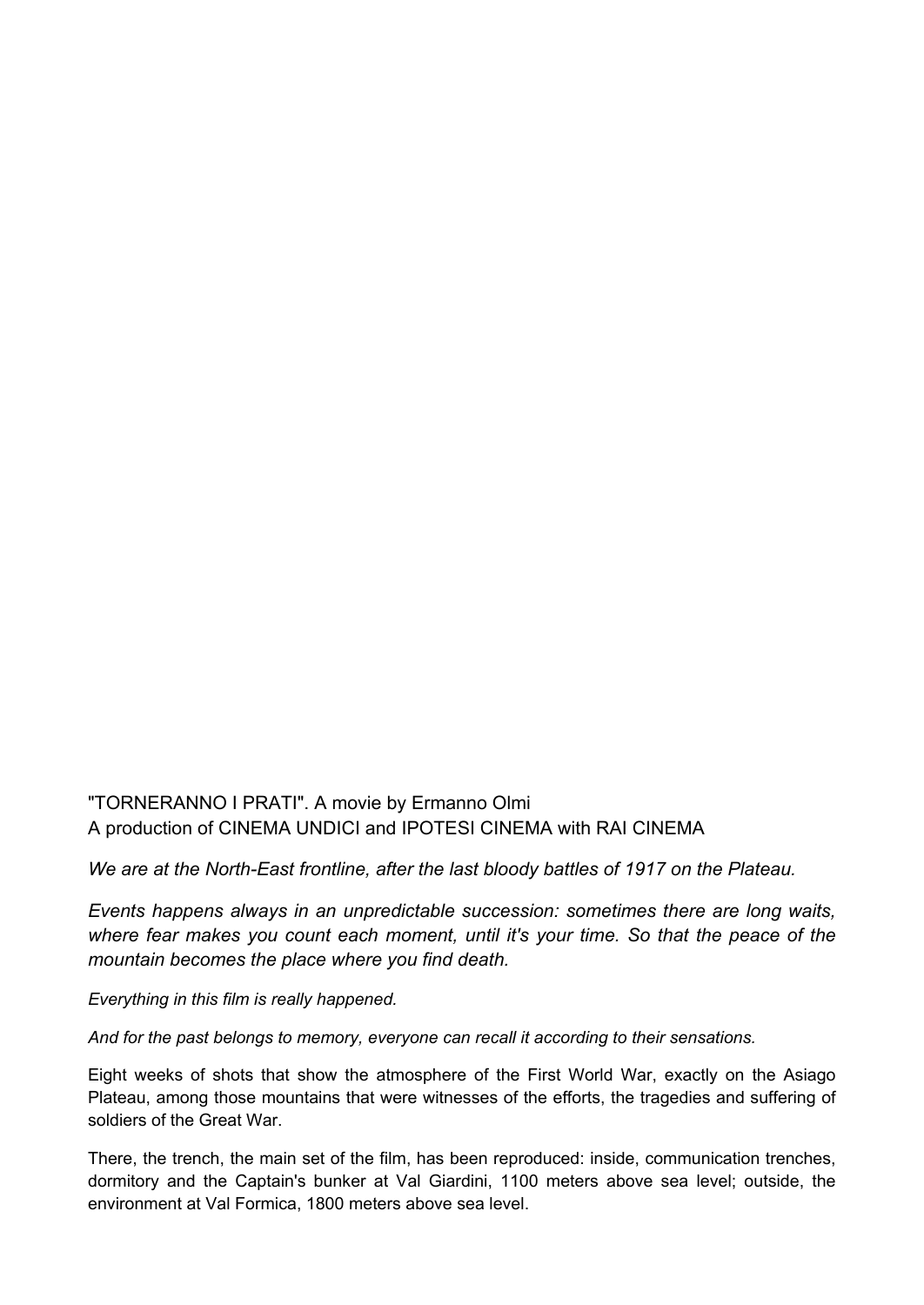Even if the plot is linear, the film proceeds with single events with different main characters, according to the importance required by the situation. For this reason, cahracters of different ages and origin will appear, and be performed by both famous actors, among the others Claudio Santamaria and Alessandro Sperduti, and actors at their first experience.

But the significant and irrevocable element is the coexistence between two different humanities: the level of "Superiors" and the level of "humble existences", obliged by war to a daily cohabitation and to equality in front of death.

#### "PATH OF PEACE"

Global reconnaissance of places of remembrance

In accordance with the **Minister of Defence IGM Military Geographical Institute ANA National Alpine Association CNR**  realize an integrated system for the identification, filing, management and distribution of geographical information about sites of the Great War.

The remembrance of the First World War is completely related to symbolic places or sites, such as Pasubio, Grappa, Montello, Caporetto, evocative names of positive and negative events for the *Regio Esercito* (the Royal Army). But with a deeper analysis, it is clear that the knowledge on sites of the Great War is very poor and confined within regional and local limits, with the exception of the experts in the field.

Furthermore, there is an objective difficulty to identify the correct location of sites that sometimes are disappeared even from the most recent official cartography (some places have changed their name; others underwent a variation; in some cases there are only ruins, especially in mountain areas; some places changed or replaced their Italian name after a variation of national boundaries, and so on). The strong relation between territory conformation and war events is already proved and object of a specific discipline (geology and military geography), so that is evident the need of having a global geographical description and, at the same time to go as deepest as possible, in order to get the information of small areas extremely significant.

The objectives of the project are the following:

research and identification of sites;